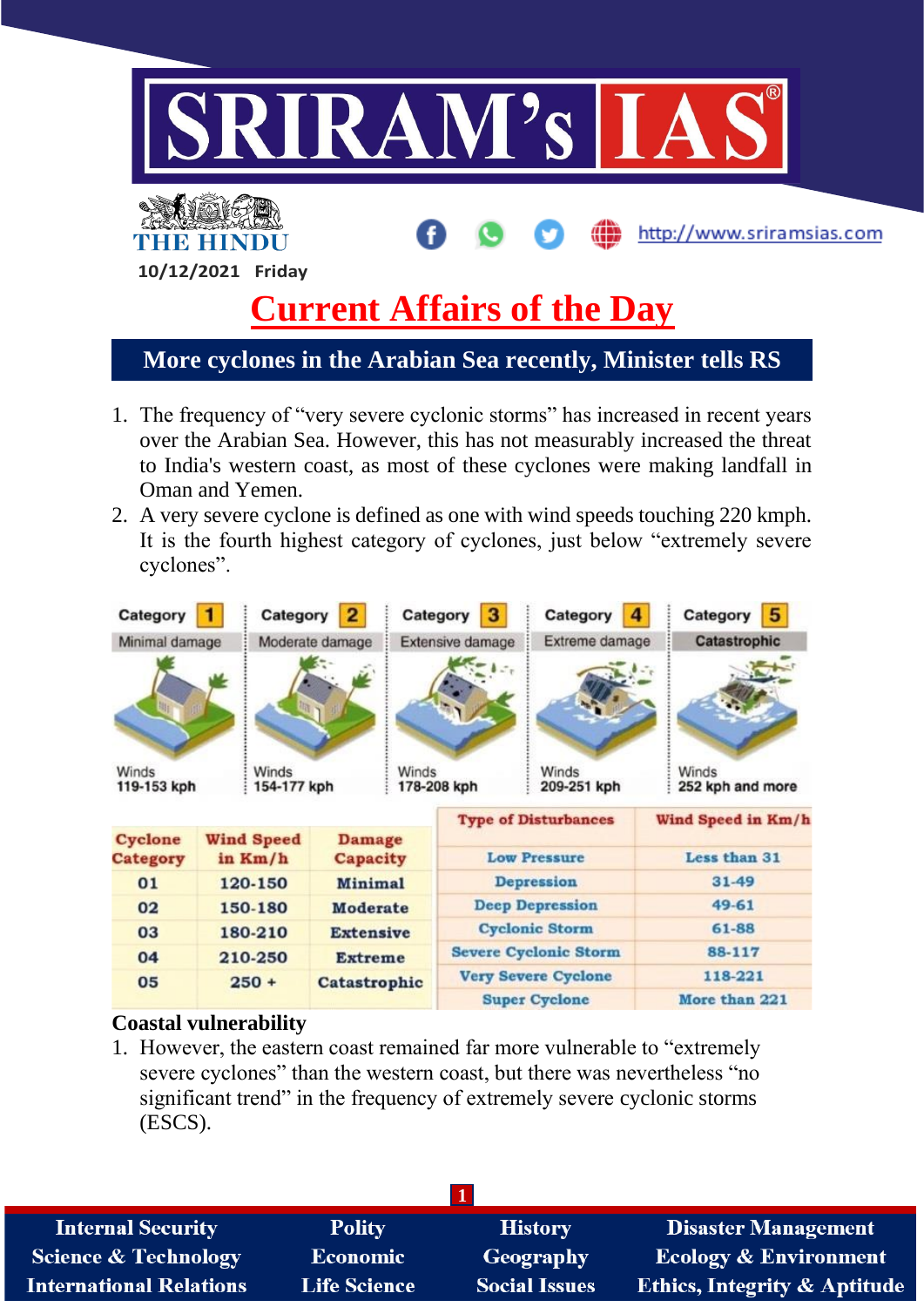

#### **10/12/2021 Friday**

- 2. On average, 60%-80% of the cyclones developing over the North Indian Ocean (NIO), comprising the Bay of Bengal and the Arabian Sea, made landfall causing loss of life and property.
- 3. Low-lying coastal belts of West Bengal, Odisha, Andhra Pradesh and Tamil Nadu and Puducherry were more prone to the impact of these systems.

The number of deaths due to cyclones has decreased significantly, as a result of the improvement in the early warning skill of the India Meteorological Department (IMD) under the Ministry of Earth Sciences (MoES), and effective mitigation measures and response actions by the National Disaster Management Authority (NDMA) and Ministry of Home Affairs (MHA). Still, there is a huge loss to property, his statement added.

# **Rising income inequality is the cause of concern**

Increasing GDP pie, enabling access to education, healthcare can help resolve the issue



**2**

**Internal Security Science & Technology International Relations** 

**Polity** Economic **Life Science** 

**History** Geography **Social Issues** 

**Disaster Management Ecology & Environment Ethics, Integrity & Aptitude**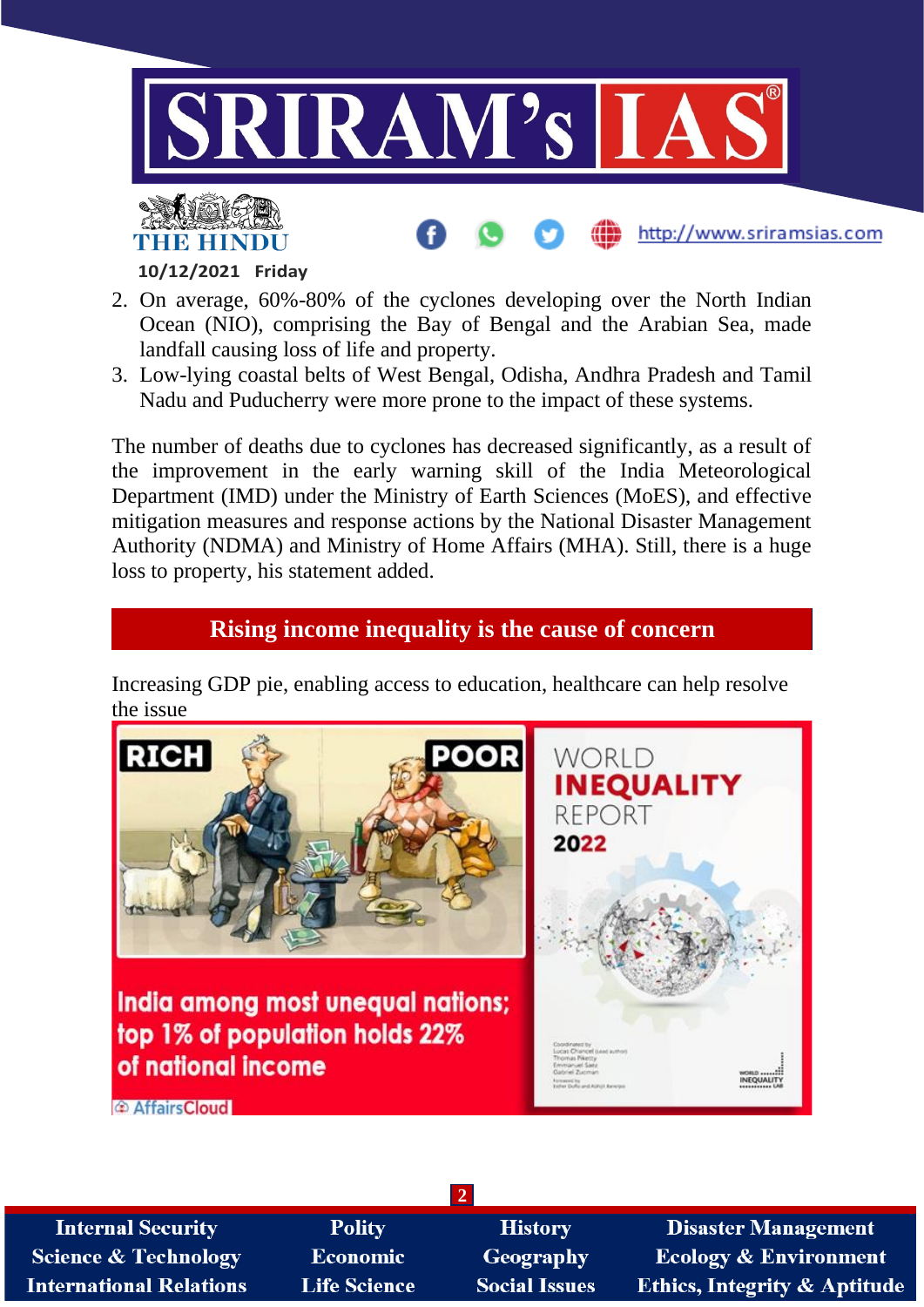



http://www.sriramsias.com

**10/12/2021 Friday**

### **Inequality on the rise:**

- 1. The latest World Inequality Report makes for a sobering read. It details the rising levels of income and wealth inequality across countries.
- 2. As far as income is concerned, the richest 10 per cent of the global population currently takes 52 per cent of global income, whereas the poorest half of the population earns 8.5 per cent of it. The picture is worse when it comes to wealth inequalities.

## **Inequality in India:**

- 1. India is one of the worst performers. "India stands out as a poor and very unequal country, with an affluent elite," states the report.
- 2. While the top 10 per cent and top 1 per cent hold respectively 57 per cent and 22 per cent of total national income, the bottom 50 per cent share has gone down to 13 per cent.
- 3. It is not just the inequality in income and wealth that plagues India. The report also points to extreme gender and carbon inequality.
- 4. For instance, at 18 per cent the female labour income share in India is one of the lowest in the world — only slightly higher than the average share in the Middle East (15 per cent) and significantly lower than the average in Asia (21 per cent, excluding China).



| <b>Internal Security</b>        | <b>Polity</b>       | <b>History</b>       | <b>Disaster Management</b>              |
|---------------------------------|---------------------|----------------------|-----------------------------------------|
| <b>Science &amp; Technology</b> | <b>Economic</b>     | Geography            | <b>Ecology &amp; Environment</b>        |
| <b>International Relations</b>  | <b>Life Science</b> | <b>Social Issues</b> | <b>Ethics, Integrity &amp; Aptitude</b> |